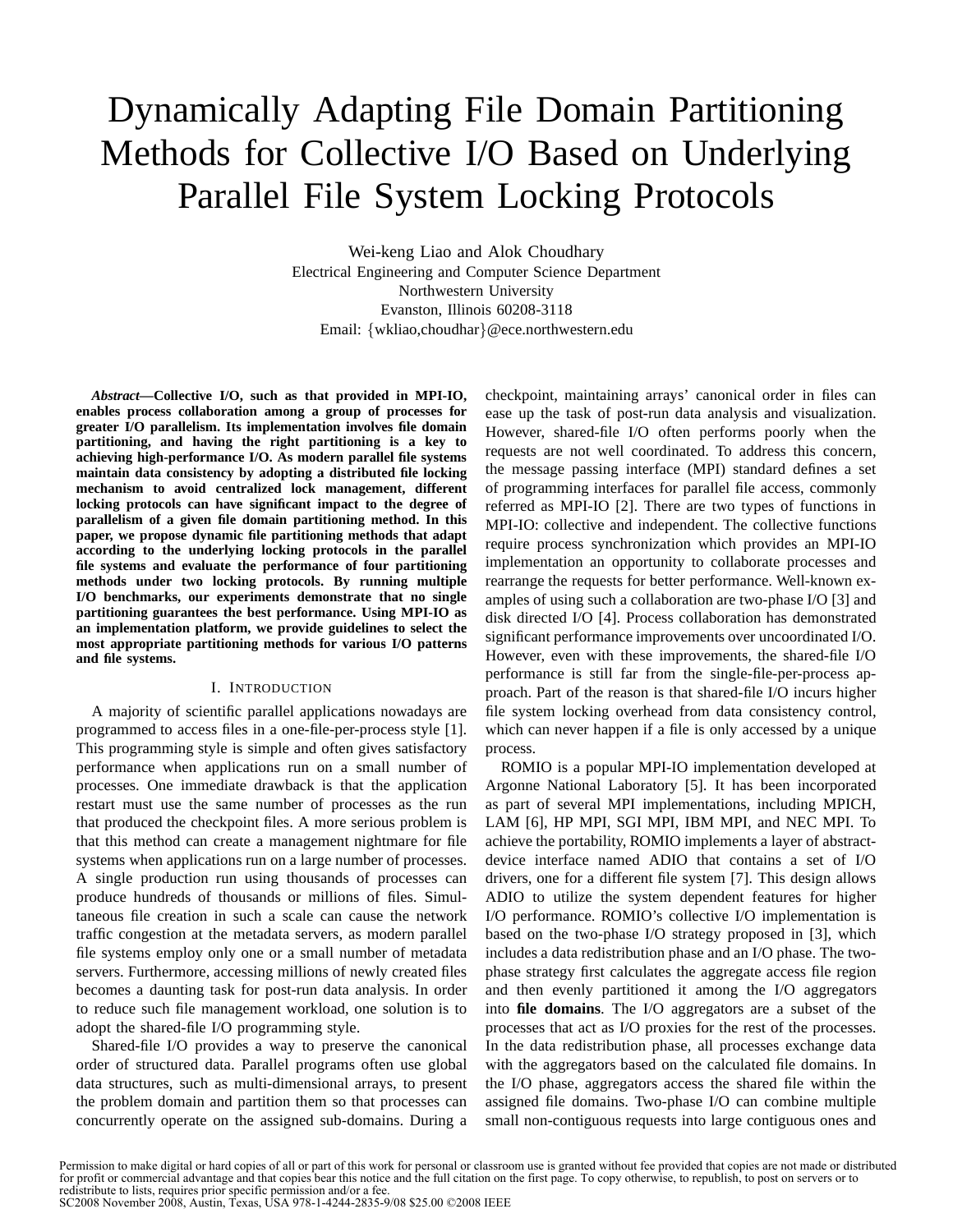has demonstrated to be very successful, as modern file systems handle large contiguous requests more efficiently. However, the even partitioning method does not necessarily produce the best I/O performance on all file systems.

Modern parallel file systems employ multiple I/O servers, each managing a set of disks, in order to meet the requirement of high data throughput. Files stored on these systems can be striped across the I/O servers so that large requests can be concurrently served. For parallel I/O on striped files, it is not easy to enforce data consistency and provide high performance I/O at the same time. Two most important data consistency issues that file systems must enforce are I/O atomicity and cache coherence. Most file systems rely on a locking mechanism to provides a client an exclusive access to a file region and hence to implement the data consistency control. Due to the nature of file striping, lock granularity is usually the file block size or stripe size, instead of a byte. If two I/O requests simultaneously access the same file block and at least one of them is a write, they must be carried out serially, even if they do not overlap in bytes. On file systems that perform client-side file caching, this situation can also cause false sharing in which a block is cached by a process but flushed immediately, so the block can be accessed by the other process. Both I/O serialization and false sharing could happen in a collective I/O, if the partitioned file domains are not aligned with the lock boundaries.

In this paper, we investigate three file domain partitioning methods in addition to the even partitioning method used by ROMIO. The first method aligns the partitioning with the file system's lock boundaries. The second method, named static-cyclic method, partitions a file into fixed-size blocks based on the lock granularity and statically assigns the blocks in a round-robin fashion among the I/O aggregators. The third method, named group-cyclic method, divides the I/O aggregators into groups, each being of size equal to the number of I/O servers. Within each group, the static-cyclic partitioning method is used. This method is particularly designed for the situation that the number of I/O aggregators is much larger than the I/O servers. We evaluate these methods using four I/O benchmarks on two parallel file systems, Lustre and GPFS. Due to the different file locking protocols adopted in Lustre and GPFS, these partitioning methods result in significant performance differences on the two file systems. Our experiments conclude that the group-static and lockboundary aligned methods give the best write performance on Lustre and GPFS, respectively. We analyze these behaviors and propose a strategy that dynamically chooses the partitioning method best fit to the underlying file system locking protocol.

The rest of the paper is organized as follows. Section II discusses background information and related work. Design and implementation of the file domain partitioning methods are described in Section III. Performance results are presented and analyzed in Section IV and the paper is concluded in Section V.

#### II. BACKGROUND AND RELATED WORK

MPI-IO inherits two important MPI features: MPI communicators defining a set of processes for group operations and MPI derived data types describing complex memory layouts. A communicator specifies the processes that can participate in a collective operation for both inter-process communication and file I/O. When opening a file, the MPI communicator is a required argument to indicate the group of processes accessing the file. MPI collective I/O functions also require all processes in the communicator to participate. Such an explicit synchronization allows a collective I/O implementation to exchange access information among all processes and reorganize I/O requests for better performance. Independent I/O functions, in contrast, requiring no synchronization make any collaborative optimization very difficult. While the MPI-IO design goals are mainly for parallel I/O operations on shared files, one can still program in the one-file-per-process style using the MPI\_COMM\_SELF communicator, but it provides no benefit over using POSIX I/O directly.

# *A. Two-phase I/O Implementation in ROMIO*

Two-phase I/O is a representative collaborative I/O technique that runs at user space. It assumes that file systems handle large contiguous requests much better than small noncontiguous ones. ROMIO implements the two-phase I/O for all the collective functions. It first calculates the aggregate access region, a contiguous file region starting from the minimal access offset among the requesting processes and ending at the maximal offset among the processes. The aggregate access region is then divided into non-overlapping, contiguous subregions denoted as file domains, and each file domain is assigned to a unique process. A process makes read/write calls on behalf of all processes for the requests located in its file domain. In ROMIO's current implementation, the file domain partitioning is done evenly at the byte range granularity in consideration of balancing the workload.

The two-phase method is generalized in ROMIO by taking two user-controllable parameters: the I/O aggregators and the collective buffer size [8]. Both parameters can be set through MPI info objects using hints cb\_nodes and cb\_buffer\_size. The I/O aggregators are a subset of the processes that act as I/O proxies for the rest of the processes. On the parallel machines where each compute nodes contains a multi-core CPU or multiple processors, the ROMIO default picks one of the core/processor as the aggregator each node. Only aggregators make system calls, such as open(), read(), write() and close(). The collective buffer size indicates the space of temporary buffers that can be used for data redistribution. It is useful for memory-bound applications where spare memory space is limited. When a file domain is bigger than the collective buffer size, the collective I/O will be carried out in multiple steps of two-phase I/O and each twophase I/O operates on a file sub-domain of size no larger than the collective buffer size. Figure 1 shows a two-dimensional array of size  $10 \times 15$  partitioned among six processes in a block-block fashion and the array is written in the array's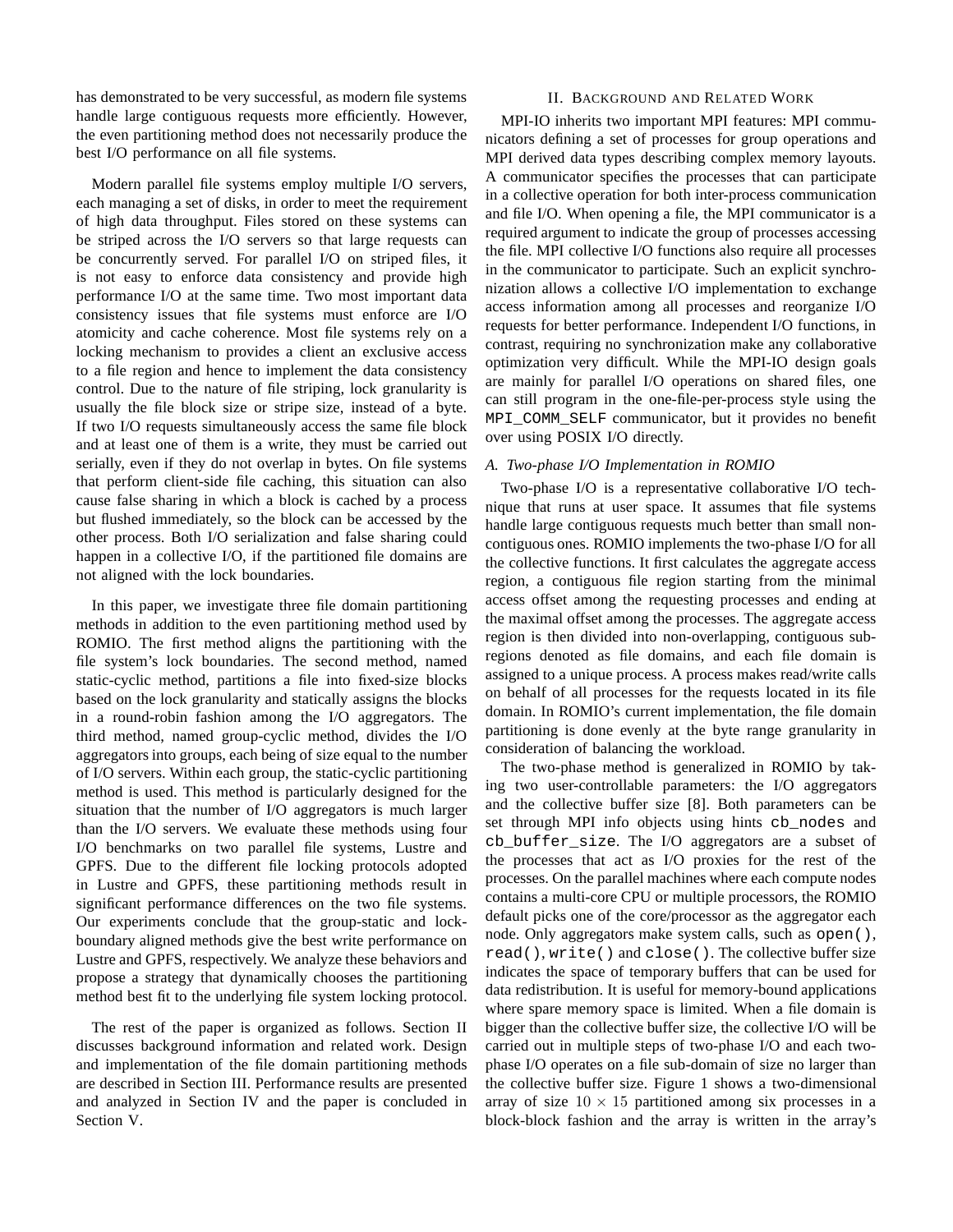

Fig. 1. (a) A  $10 \times 15$  array stored in a file in a row major is partitioned among six processes. Each subarray is of size  $5 \times 5$ . (b) The aggregate access region is calculated and partitioned evenly among the I/O aggregators. Each aggregator is assigned a contiguous region as its file domain. In this example, the first four processes are picked as the I/O aggregators. Given the collective buffer size of 16 bytes, a collective I/O operation is carried out in 3 steps of two-phase I/O. Each step covers a file region equal or less than 16 bytes.

canonical order to a shared file starting from file offset 10. In this example, the I/O aggregators are set to be the first four processes. Under the even partitioning policy, file domains are non-overlapping contiguous file regions of size 38 bytes for processes  $P_0$ ,  $P_1$ , and  $P_2$  and 36 bytes for process  $P_3$ . If a collective buffer size of less than the file domain size, say 16 bytes, the collective I/O will be completed by running twophase I/O three times. In each two-phase I/O, an aggregator only handles data redistribution for a file region equal or less than 16 bytes.

Nitzberg and Lo studied three file domain-partitioning methods for two-phase I/O, namely block, file layout, and cyclic target distributions [9]. The block method uses all processes as I/O aggregators and chooses an unlimited collective buffer size so that the two-phase I/O can be completed in a single step. The file layout method uses the number of I/O aggregators equal to the number of system I/O servers and the data redistribution matches the file striping layout. The two-phase I/O is carried out in rounds, each round processing the aggregate access region of size equal to the collective buffer size times the number of aggregators. In each round, an aggregator will make *n* read/write calls to the file system, where *n* is the number of stripe units in a collective buffer. The cyclic method is generalized from the file layout method, which allows file domain size to be set by the users to a multiple of file stripe size. Their experiments showed all three methods perform competitively and with selected collective buffer sizes the cyclic method can outperform others in some cases. They concluded that no single partitioning method provides the best performance and the performance varies depending on the I/O patterns. However, there is no analysis from the file system perspective on why these methods behave differently, but merely a performance observation. The file-layout and cyclic methods are similar to our static-cyclic partitioning method presented in this paper. The difference is that we consider the file system's lock granularity and our motivation came from the idea of how to minimize the lock contentions.

## *B. File Locking in Parallel File Systems*

Many modern parallel file systems are POSIX compliant, which abide by the data consistency rules that were designed under the traditional non-parallel environment. It has been known that POSIX requirements on I/O consistency and atomicity are the two main factors causing significant performance degradation for parallel shared-file I/O [10], [11]. Data consistency requires the outcomes of concurrent I/O operations as if they were carried out in a certain linear order. It is relatively easy for a file system with one server to guarantee the sequential consistency, but much difficult for parallel file systems where files are striped across multiple servers. The atomicity requires that the results of an individual write call are either entirely visible or completely invisible to any read call [12]. Implementation for both requirements can become further sophisticate when client-side file caching is performed. Two well-known parallel file systems support file caching are the IBM's GPFS [13], [14] and Lustre [15].

Currently a popular solution for I/O atomicity and cache coherency uses a locking mechanism to provide a process the exclusive access privilege to the requested file region. However, exclusive access can potentially serialize concurrent operations. Especially, as the number of processors goes into the scale of thousands or millions, guaranteeing such consistency without degrading the parallel I/O performance is a great challenge. To avoid the obvious bottleneck from a centralized lock manager, various distributed file locking protocols have been proposed. For example, GPFS employs a distributed token-based locking mechanism to maintain coherent caches across compute nodes [16]. This protocol makes a token holder a local lock authority for granting further lock requests to its corresponding byte range. A token allows a node to cache data that cannot be modified elsewhere without first revoking the token. GPFS's file stripe size is set at the system boot time and not changeable by users. The Lustre file system uses a different distributed server-based locking protocol where each I/O server manages locks for the stripes of file data it stores. Unlike GPFS, users can customize striping parameters for a file on Lustre, such as stripe count, stripe size, and the starting I/O server. If a client requests a lock held by another client, a message is sent to the lock holder asking it to release the lock. Before a lock can be released, dirty cache data must be flushed to the servers. To guarantee atomicity, file locking is used in each read/write call to guarantee exclusive access to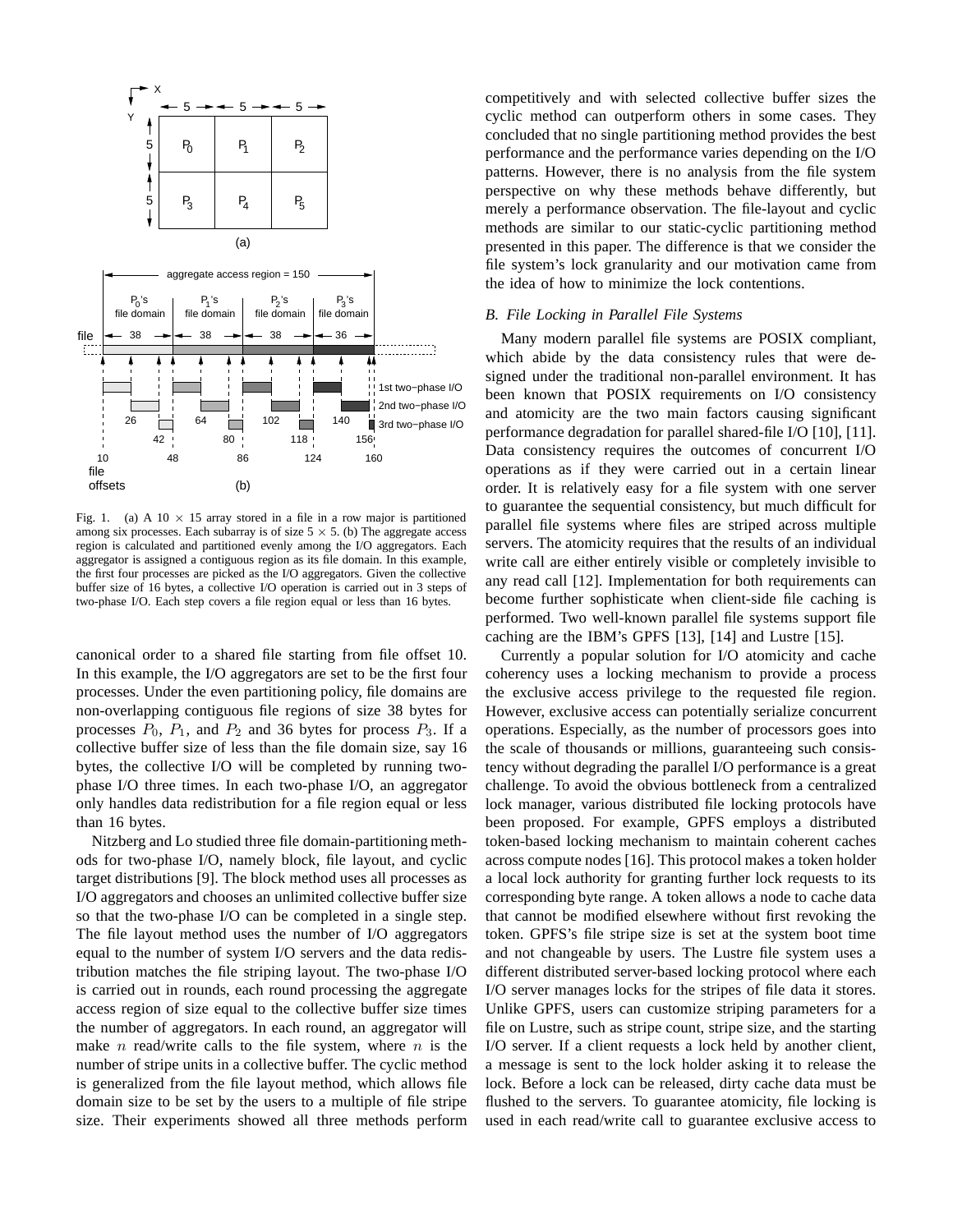the requested file region.

Both GPFS and Lustre adopt an extent-based locking protocol in which a lock manager tends to grant a request as the largest file region as possible. For example, the first requesting process to a file will be granted the lock for entire file. When the second write from a different process arrives, the first process will relinquish part of the file to the requesting process. If the starting offset of the second request is bigger then the first request's ending offset, the relinquished region will start from the first request's ending offset toward the end of file. Otherwise, the relinquished region will contain a region from file offset 0 to the first request's staring offset. The advantage of this protocol is if a process's successive requests are within the already granted region, then no lock request is needed. The extent-based protocol is carried out by the lock manager on both GPFS and Lustre. On GPFS, the lock token holder is the lock manager and hence the extent of a lock can virtually cover the entire file. On Lustre, since an I/O server is the lock manager for the file stripes stored in that server, the extent of a lock can only cover those file stripes.

#### III. DESIGN AND IMPLEMENTATION

There is no doubt that process collaboration is a key for high-performance I/O. In addition to the two-phase I/O and disk-directed I/O, many collaboration strategies have been proposed and demonstrated their success, including serverdirected I/O [17], persistent file domain [18], [19], active buffering [20], collaborative caching [21], [11], etc. In this paper, we focus on the two-phase I/O method implementation in ROMIO. The primary idea of two-phase I/O assumes that file access cost is much higher than the inter-process communication. This assumption is still reasonable for the configuration of today's parallel machines where the I/O servers are much less than the compute nodes. In addition to the potential network congestion on the servers, the disk's slow latency and file system's overhead on data consistency and cache coherence controls also attribute to the higher I/O cost.

The significance of such file system control costs will become clear as we examine how a file system reacts differently to the one-file-per-process and shared-file I/O styles. Both styles deal with concurrent I/O requests to the file system, but only the shared-file method bears the consistency control cost. The one-file-per-process style does not introduce any lock conflicts and hence causes no I/O serialization. Its cost for acquiring locks is even smaller when the extent-based locking protocol is used. On the other end, multiple locks to the same file must be resolved by the file system in the shared-file I/O style and the more concurrent I/O requests, the higher cost of the lock acquisition. If two I/O requests overlap and at least one is a write request, the I/O will be serialized, which further worsens the I/O performance. Therefore, avoiding lock conflicts is very important and the first step for a two-phase I/O implementation to achieve better performance.



Fig. 2. File domains produced by the even and lock-boundary aligned partitioning methods.

#### *A. Partitioning Aligned with Lock Boundaries*

The lock granularity of a file system is the smallest size of file region a lock can protect. For single-disk file systems, it is the disk sector size. For file systems using a single RAID disk, it is the sector size times the number of redundant disks. For most of the parallel file systems, such as GPFS and Lustre, it is set to the file stripe size. Reasonably good parallel I/O performance has been seen from many parallel I/O benchmarks that used the I/O sizes being multiples of stripe sizes to avoid conflicts at lock granularity level. However, this perfect alignment does not always happen in real applications. In the two-phase I/O implementation, although the even partitioning method generates non-overlapping file domains at the byte level, it can still cause lock contentions at the lock granularity level. To avoid such contentions, the simplest method is to align each partitioning to a lock boundary. As depicted in Figure 2, our implementation aligns the partitioned boundary of two file domains to the nearest lock boundary. Similar approaches have been proposed and demonstrated performance enhancement on several benchmarks for both Lustre and GPFS file systems [22], [11].

#### *B. Static-cyclic Partitioning*

The static-cyclic partitioning method divides the entire file into equal-size blocks and assigns the blocks to the I/O aggregators in a round-robin fashion. The block size is set to the file system's lock granularity. The association of a block to an aggregator does not change from one collective I/O to another. For instance, given  $n$  I/O aggregators, blocks  $i, i + n, i + 2n, \dots$  are assigned to aggregator rank i. We refer these blocks as process  $i$ 's partitioning fileview, which is similar to the MPI fileview concept that defines the file regions visible to a process. Note that in the even and aligned partitioning methods, file domains only exist in the current collective I/O call and must be redefined in every collective I/O. In the static-cyclic method, the partitioning fileview of an aggregator does not change from one collective I/O to another. If the lock granularity is the same size as the file stripe and there is a common divisor between the number of I/O servers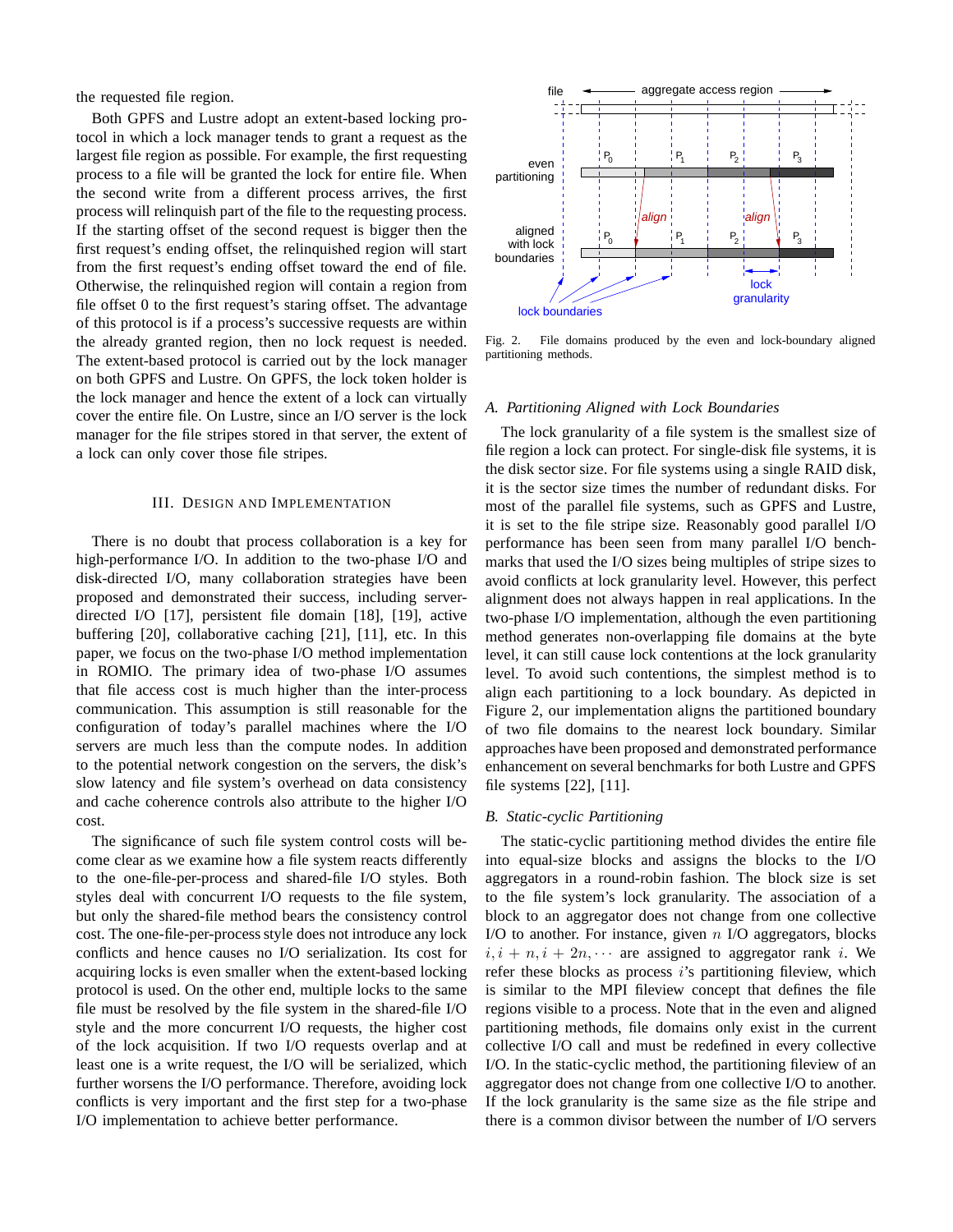

Fig. 3. Static-cyclic partitioning method. When the lock granularity is equal to the file stripe size, process  $P_0$  and  $P_2$  always communicate with I/O server  $S_0$ , and  $P_1$  and  $P_3$  always communicate with  $S_1$ .

and aggregators, each aggregator will always communicate with the same set of servers. Figure 3 depicts an example of the partitioning fileviews and file domains partitioned by the static-cyclic method. If persistent communication channels can be established between compute processor and I/O servers, this method can further reduce the network cost across multiple collective I/Os.

Compared with the even and aligned methods where each file domain is a contiguous region, the implementation of static-cyclic method is more complicate, especially when the collective buffer size is small. Given a collective I/O, what an aggregator will access is the intersection of its partitioning fileview and the collective I/O's aggregate access region. Although an aggregator's file domain still does not overlap with another aggregator like the other two partitioning methods, it is no longer a single contiguous file region. The size of a file domain is the sum of the coalesced strided blocks an aggregator is responsible within the aggregate access region. If the file domain size is larger than the collective buffer size, the collective I/O is decomposed into multiple steps of two-phase I/O. In each step, a file sub-domain is covering a subset of blocks whose coalesced size is equal or less than the collective buffer size. Figure 4 illustrates an example of an aggregator's file domain and sub-domains. For instance, after the redistribution phase of a collective write, the collective buffer contains non-contiguous data blocks spanning across the aggregate access region. There will be one write call for each of the blocks. Thus, the number of read/write calls made by each aggregator is more than the even and aligned partitioning methods. Apparently a performance trade-off exists, depending on how well a file system can handle such a request pattern.

#### *C. Group-cyclic Partitioning*

When the number of I/O aggregators is much larger than the number of I/O servers, the static-cyclic method may cause



Fig. 4. (a) Data partitioning of a 2D array among four processes. It also represents the processes' MPI fileviews. The 2D array is stored the file in a row major. (b) The gray area is process 0's file domain generated by the static-cyclic partitioning method. (c) Process 0's file domain is further divided into four sub-domains, given the collective buffer size is one-forth of the file domain size. The collective I/O is carried out in four steps of two-phase I/O, each using a sub-domain.

higher lock acquisition cost if the underlying file system uses the server-based locking protocol. In the example shown in Figure 3, there are four I/O aggregators and two I/O servers. In the static-cyclic method, although server  $S_0$  only receives requests from processes  $P_0$  and  $P_2$ , the file stripes accessed by the two processes are interleaved. Similarly, the file stripes accessed by processes  $P_1$  and  $P_3$  are also interleaved at server  $S_1$ . In this case, if the extent-based locking protocol is used, lock requests to each of the interleaved stripes must be resolved by remote processes. Such lock acquisition pattern can be harmful to the performance.

To avoid the interleaved access, the group-cyclic partitioned method divides the I/O aggregators into groups, each of size equal to the number of I/O servers. The aggregate access region of a collective I/O is then divided among the groups with the boundaries aligned to the file stripe size. Within each group, the static-cyclic method is used. Figure 5 illustrates an example of the group-cyclic partitioning method using eight I/O aggregators and four I/O servers. The first group, group 0, contains aggregators 7, 0, 1, and 2. Group 1 includes aggregators 3, 4, 5, and 6. The aggregator rank alignment is based on the starting file offset of the aggregate access region. The starting aggregator rank, 7 in this example, is calculated by the formula

$$
\lfloor \frac{\text{starting offset}}{\text{stripe size}} \rfloor \mod \text{np} \tag{1}
$$

where np is the number of aggregators. The grouping is made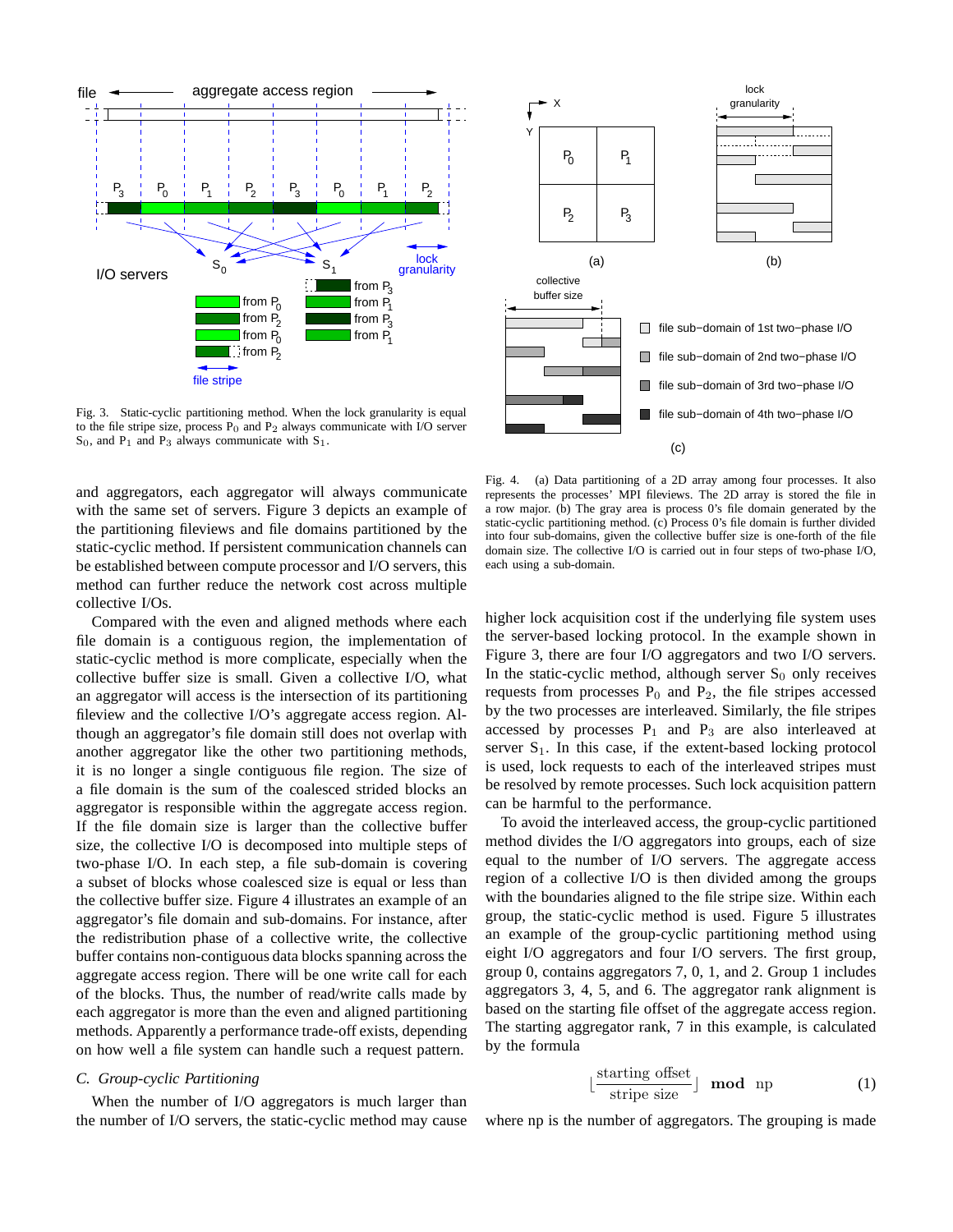

Fig. 5. Group-cyclic partitioning method. The I/O aggregators are divided into 2 groups, each of size equal to the number of servers. In this example, the file stripes accessed by P<sub>0</sub> have file offsets prior to the ones by P<sub>4</sub> at server S<sub>0</sub>. Similarly, the stripes accessed by P<sub>1</sub> have offsets prior to the stripes by P<sub>5</sub> at server  $S_1$ , and so on.

in the continuous, round-robin aggregator rank order. Within each group, an aggregator will only make requests to one I/O server. Since group 0 covers the file region prior to group 1 and no aggregator is assigned to two groups, the interleaved access is eliminated. Under the server-based locking protocol, file stripes requested by a process are considered contiguous by the I/O server. Unlike the static-cyclic method, the association of file stripes to the I/O aggregators is no longer static across multiple collective I/O operations. However, the association of I/O servers to the aggregators is still static, if the numbers of the servers is a factor or multiple of the the aggregators. In other words, the group-cyclic method is static at the I/O server level while the static-cyclic method is static at the file stripe level. Note that the group-cyclic method only takes effective when the number of I/O aggregators is greater than the number of I/O servers. Otherwise, it operates exactly the same as the static-cyclic method.

## IV. EXPERIMENTAL RESULTS

Our performance evaluation was conducted on two parallel machines: Jaguar at the National Center for Computational Sciences and Mercury at the National Center for Supercomputing Applications. Jaguar is a 7832-node Cray XT4 cluster running Compute Node Linux operating system. Each of the compute nodes contains a quad-core 2.1 GHz AMD Opteron processor and 8 GB of memory. The communication network is a Cray SeaStar router through a bidirectional HyperTransport interface. The parallel file system is Lustre with a total of 144 object storage targets (I/O servers). Lustre allows users to customize the striping configuration of a directory and all new files created in that directory inherit the striping configuration. In our experiment, we configure a directory to store all output files with 512 KB stripe size, 64 stripe count (number of I/O servers), and the start server to be randomly picked by the file system. On Lustre, the lock granularity is the stripe size, 512

KB in our experiments. Mercury, a TeraGrid Cluster, is an 887 node IBM Linux cluster where each node contains two Intel 1.3/1.5 GHz Itanium II processors sharing 4 GB of memory. Running a SuSE Linux operating system, the compute nodes are inter-connected by both Myrinet and Gigabit Ethernet. Mercury runs an IBM GPFS parallel file system version 3.1.0 configured in the Network Shared Disk (NSD) server model with 54 I/O servers and 512 KB file block (stripe) size. Unlike Lustre, users cannot change the file striping parameters on GPFS. The lock granularity on GPFS is also the stripe size, 512 KB in our case. The MPI library installed on Mercury is MPICH version 1.2.7p1 configured with Myrinet.

We developed the proposed I/O methods in the ROMIO source codes from the MPICH package developed at Argonne National Laboratory. On Jaguar, we extracted the ROMIO package from the MPICH2 release of version 1.0.7 and on Mercury we used the ROMIO from MPICH version 1.2.7p1. We configured the ROMIO by enabling the ADIO Unix file system driver for both Lustre and GPFS and built the ROMIO as a stand-alone library separately from the MPICH. The library is then linked with the native MPI library on the two machines when generating application executable binaries. For performance evaluation, we use two artificial benchmarks, ROMIO collective I/O test and BTIO, and two I/O kernels from production applications, FLASH and S3D. The bandwidth numbers were obtained by dividing the aggregate I/O amount by the time measured from the beginning of file open until after file close.

## *A. ROMIO Collective I/O Test*

ROMIO software package includes a set of test programs in which the collective I/O test, named coll\_perf, writes and reads a three-dimensional integer array that is block partitioned along all three dimensions among processes. An example of its partitioning pattern on 64 processes is illustrated in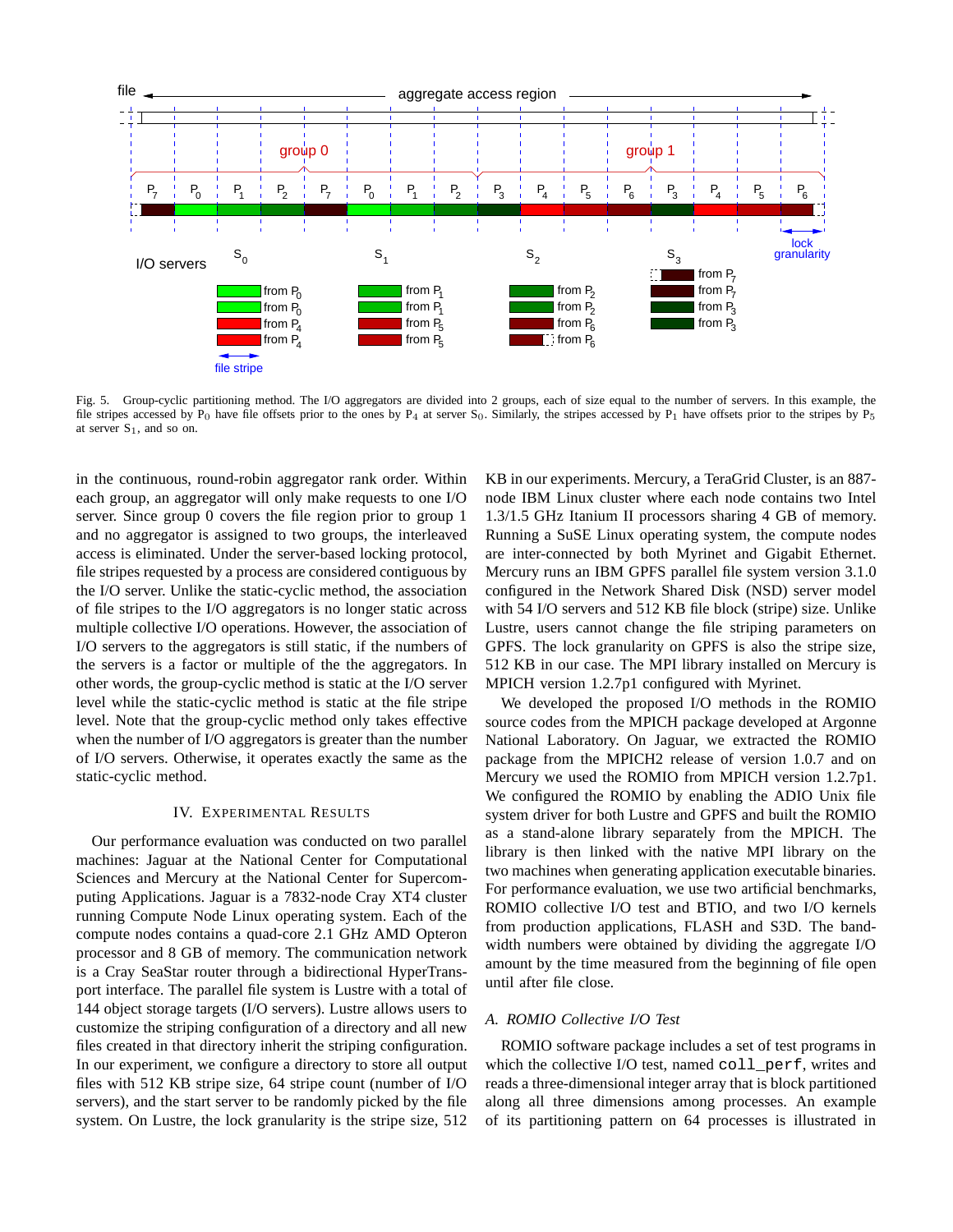

Fig. 6. Performance results of ROMIO collective I/O test.

Figure 11(a). In order to get stable performance numbers, we measured ten iterations of the collective operations. The subarray size in each process is kept constant, independent from the number of processes used, and hence the total I/O amount is proportional to the number of processes. We choose two sets of subarray size:  $128 \times 128 \times 128$  and  $100 \times 100 \times 100$ . The  $128 \times 128 \times 128$  size allows the even partitioning method to generate some file domains aligned with the file lock boundaries. The  $100 \times 100 \times 100$  subarray size is chosen to make the unaligned case. The experimental results are shown in Figure 6.

On Lustre, the write bandwidths for both even and aligned partitioning methods are similar, but significantly lower than the cyclic methods. On GPFS, for  $128 \times 128 \times 128$  subarray size, the even and aligned methods are close to each other and both are much better than the static-cyclic method. For the  $100 \times 100 \times 100$  subarray size, bandwidths of the even method drop close to the static-cyclic method. This drop of the even method is because the file domains are no longer aligned with the lock boundaries like the  $128 \times 128 \times 128$ case. The performance difference between Lustre and GPFS implies the important role of the system locking protocol to the I/O performance. On Lustre, every I/O server is the

lock manager for the file stripes stored locally. If a process makes a write request of amount larger than a file stripe, it must acquire locks from those I/O servers responsible for the stripes that are part of the request. Lustre enforces I/O atomicity by having the process obtain all the locks to these stripes and hold the locks until the entire write data have been received by the servers. The cyclic methods best fit for this protocol, because they make the I/O aggregators access to the same set of I/O severs and hence minimize the cost of lock acquisition. An advantage of the static-cyclic method is that the client-side file system caches are always coherent across multiple collective I/O operations, since file stripes are statically assigned and no file stripe will be accessed by more than one aggregator. In other words, the file system's cache coherence control will ever be triggered and cached data are evicted only when the operating system is under memory space pressure or the cache pages are explicitly flushed. This property is not presented in the other methods, because their file domains may change from one collective I/O to another. However, the interleaved file stripe access starts to occur for the static-cyclic method when the number of processes is larger than 512. Since each compute node on Jaguar is a quad-core processor, the number of I/O aggregators in a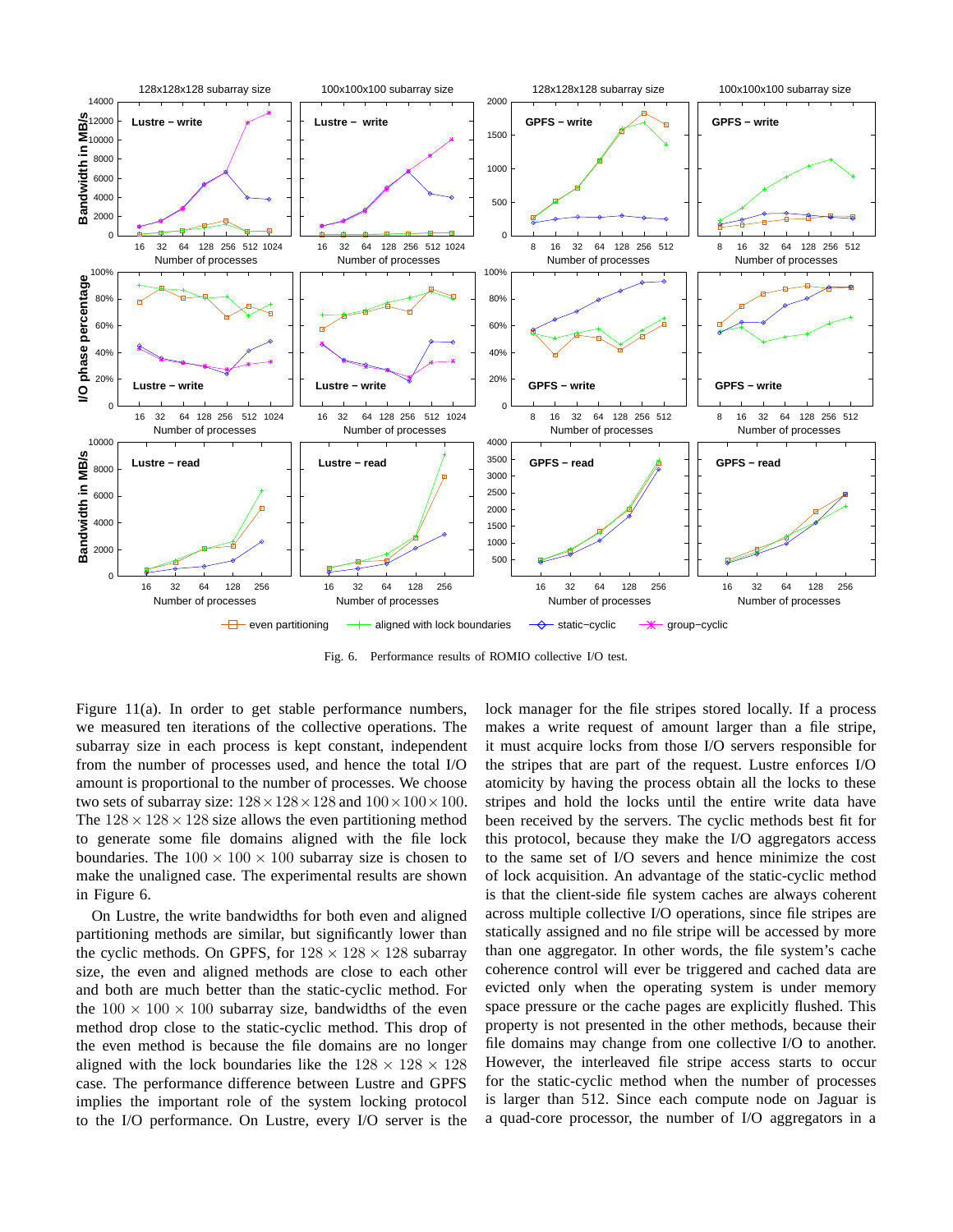collective I/O is a quarter of the number of MPI processes. In the 512-process case, the number of aggregators is 128, twice the number of the I/O servers used in our experiments. Similarly for the 1024-process case, there are 4 aggregators requesting file stripes that are interleaved in each I/O server. Initially, the group-cyclic method behaves the same as the static-cyclic method till the 256-process case. It keeps scaling up beyond 256 processes. The scalable results are attributed to the goal of the group-cyclic method that is to rearrange the file domains by removing any possible interleaved file stripe access and hence minimizing the number of lock requests for each process. This phenomena demonstrates the importance of avoiding any conflicted lock acquisition to the parallel sharedfile I/O performance.

On GPFS, the cyclic methods do not perform as well as on Lustre. We only show the results of the static-cyclic method as they are very similar to the group-cyclic method. Under GPFS's token-based locking protocol, any client process can become a lock manager for future lock requests to its already granted file range. Both even and align partitioning methods produce file domains as single contiguous file regions, one for each I/O aggregator. Since file domains are not overlapping, all write locks can be immediately granted if the align method is used. On the other hand, the cyclic methods produce file domains containing many non-contiguous file stripes. An I/O aggregator must make a write call for each stripe and thus there is a lock request for each write. Since the file stripes from one aggregator are interleaved with all other aggregators, multiple lock requests must be made and most likely will be served by remote token holders. From our experiments, it is the cost of waiting for lock requests to be served that slows down the write speed, not because of the conflicted locks, as file domains are not overlapping for all four partitioning methods. The aligned method is more suitable for the tokenbased locking protocol, because it results in each aggregator making only one large contiguous write request and thus there is only a lock request from a process in a collective I/O.

To understand the detailed impact of these file domain partitioning methods to the two-phase I/O, we measure the two phases separately. The percentage of the I/O phase to the total execution time, also shown in Figure 6, is a key indicator to the effectiveness of a partitioning method. The cyclic methods' I/O phase percentages are significantly lower than the other two methods on Lustre. In some cases, the I/O phase even takes less time than the data redistribution phase. Note that the aggregate access regions and hence the total write amounts are equal for all partitioning methods. On GPFS, although the difference in the I/O phase percentages is not as dramatic as on Lustre, we can see the aligned method has the lowest I/O phase percentage and hence the highest write bandwidth.

The read performance tells a different story, because read locks are sharable. The fact that collective read operations do not cause any lock conflict suppresses the significance of file domain partitioning methods. Although there is no dramatic difference among the three partitioning methods, the static-cyclic method performs slightly worse than the



Fig. 7. BTIO data partitioning pattern. The 4D subarray in each process is mapped to the global array in a block-tridiagonal fashion. This example uses 9 processes and highlights the mapping for process P6.

other two methods on both Lustre and GPFS. This is owing to the read-ahead operations performed by the underlying file system. File systems prefetch a certain amount of data immediately following the read request. In the static-cyclic method, the prefetched data by an aggregator in fact belong to the file domains statically assigned to different aggregators. All prefetched data will never be used and the more read requests, the more cost of prefetching. Compared to the even and aligned methods that make only one read request, the static-cyclic method makes many read requests, one per file stripe. Therefore, it is not recommended for collective read operations to use the cyclic methods.

# *B. BTIO Benchmark*

Developed by NASA Advanced Supercomputing Division, the parallel benchmark suite NPB-MPI version 2.4 I/O is formerly known as the BTIO benchmark [23]. BTIO presents a block-tridiagonal partitioning pattern on a three-dimensional array across a square number of processes. Each process is responsible for multiple Cartesian subsets of the entire data set, whose number increases with the square root of the number of processors participating in the computation. Figure 7 illustrates the BTIO partitioning pattern with an example of nine processes. In BTIO, forty arrays are consecutively written to a shared file by appending one after another. Each array must be written in a canonical, row-major format in the file. The forty arrays are then read back for verification using the same data partitioning. We evaluate the Class C data size which sets the global array size to  $162 \times 162 \times 162$  and the total write amount for forty arrays is 6.34 GB. The global array size is fixed disregarding the number of MPI processes used. Hence, the I/O amount of individual processes decreases as the number of processes increases.

We measured BTIO write and read operations separately.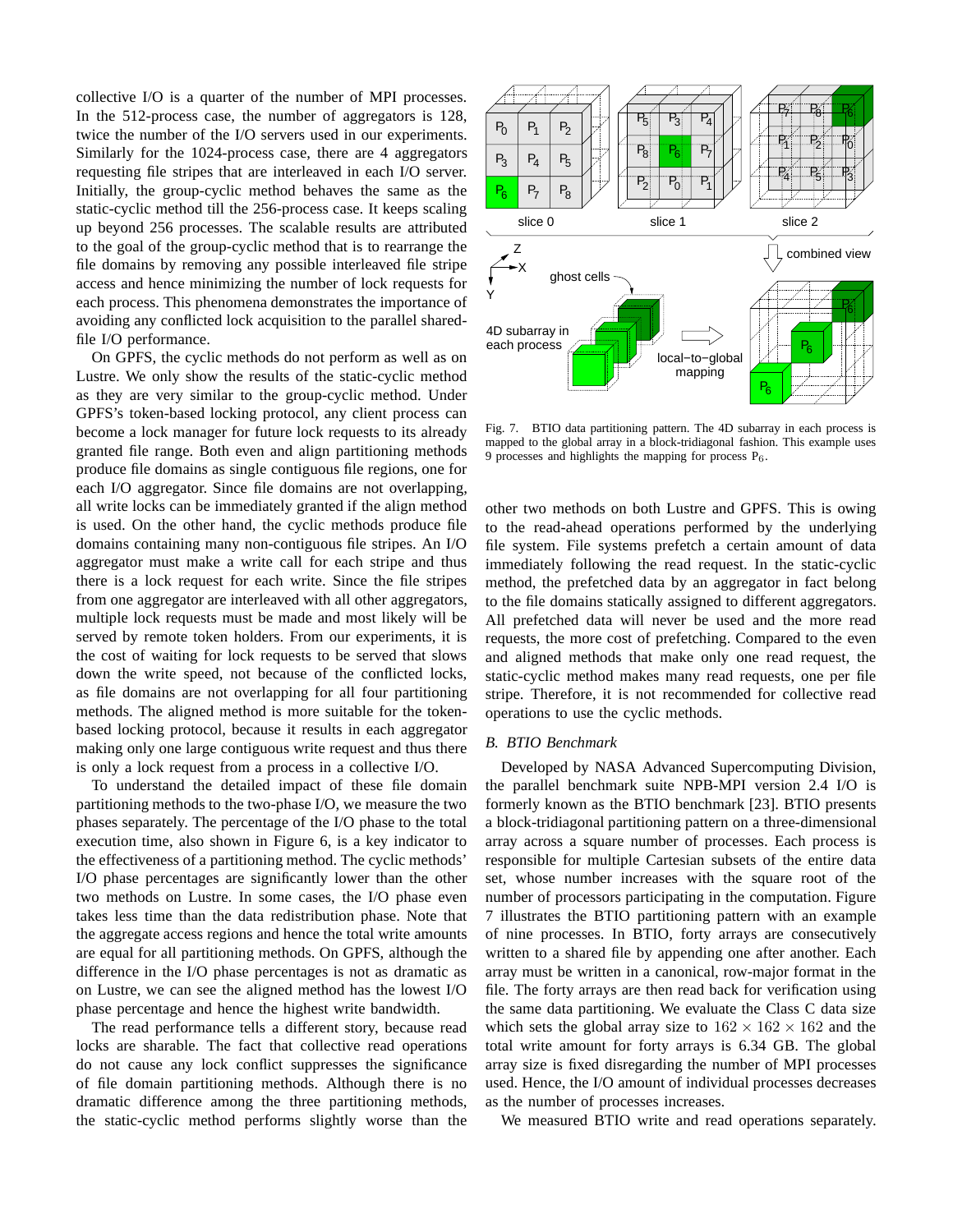

Fig. 8. Performance results for BTIO benchmark.

Figure 8 shows the write bandwidths, I/O phase percentages, and the read bandwidths. We use the static-cyclic method to represent both cyclic methods as their results are about the same on both Lustre and GPFS. On Lustre, the staticcyclic method outperforms the even and aligned methods for the write operation. The write bandwidth curve shows a few spikes in the cases of 16, 64, and 256 processes. In these cases, the number of default I/O aggregators are 4, 16, and 64, respectively. Since these numbers are factors of the number of I/O servers 64, the cyclic methods produce the file domains such that each aggregator is served by the same servers and no server receives write requests from more than one aggregator. Since BTIO runs only on square numbers of processes, other cases have no such advantage and their bandwidths are significantly lower.

To overcome this advantage, we also ran additional experiments for the cyclic methods by changing the default numbers of aggregators. The number of I/O aggregators can be set by the ROMIO collective buffering node hint, cb\_nodes, and passed to ROMIO library as an MPI info object when opening the file. We set the number of aggregators to 8, 8, 16, 32, and 128 for the cases of 36, 49, 100, 144, and 576 processes, respectively. These numbers are the largest numbers that are factors of 64 and smaller than the default number of I/O aggregators. Adjusting the I/O aggregator numbers clearly further improves the write performance.



Fig. 9. I/O pattern of FLASH I/O benchmark.

As the number of processes reaches beyond 256, the write bandwidth of the static-cyclic method with 64 aggregators starts going down. This behavior is attributed to the smaller subarray size partitioned in each process, because the subarray size decreases as the number processes increases. When using 576 processes, each process only holds subarray size of 288.3 KB. When redistributing data from 576 processes to 64 aggregators, there are nine processes completing one aggregator during the data redistribution phase. With small write requests and large number of processes, the cost of data redistribution phase starts to grow and interfere the overall write performance. This can be observed from the Lustre's I/O phase percentage chart for those cases using adjusted numbers of I/O aggregators.

On GPFS, the aligned partitioning method outperforms the even and static-cyclic methods. The even method is never close to the aligned method because the  $162 \times 162 \times 162$  array size only generates unaligned file domains for the even partitioning method. The even method is also slower than the static-cyclic method and the gap increases as the number of processes goes up. This implies that the cost of lock boundary conflict for a large number of small write requests is worse than the cost of communication contention at the lock token holders caused by the static-cyclic method.

Similar to the results of the ROMIO collective I/O test, the read bandwidths of the static-cyclic method are the worst. The same reason of data prefetching overhead slows down the static-cyclic method on Lustre. On GPFS, as the number of processes increase, both aligned and static-cyclic methods become worse. This behavior is caused by the smaller I/O amount from each process resulting uneven workload among the I/O aggregators. Of all three methods, the lock-boundary aligned partitioning generates the worst unbalanced workload.

## *C. FLASH I/O Benchmark*

The FLASH I/O benchmark suite [24] is the I/O kernel of a block-structured adaptive mesh hydrodynamics code that solves fully compressible, reactive hydrodynamic equations, developed mainly for the study of nuclear flashes on neutron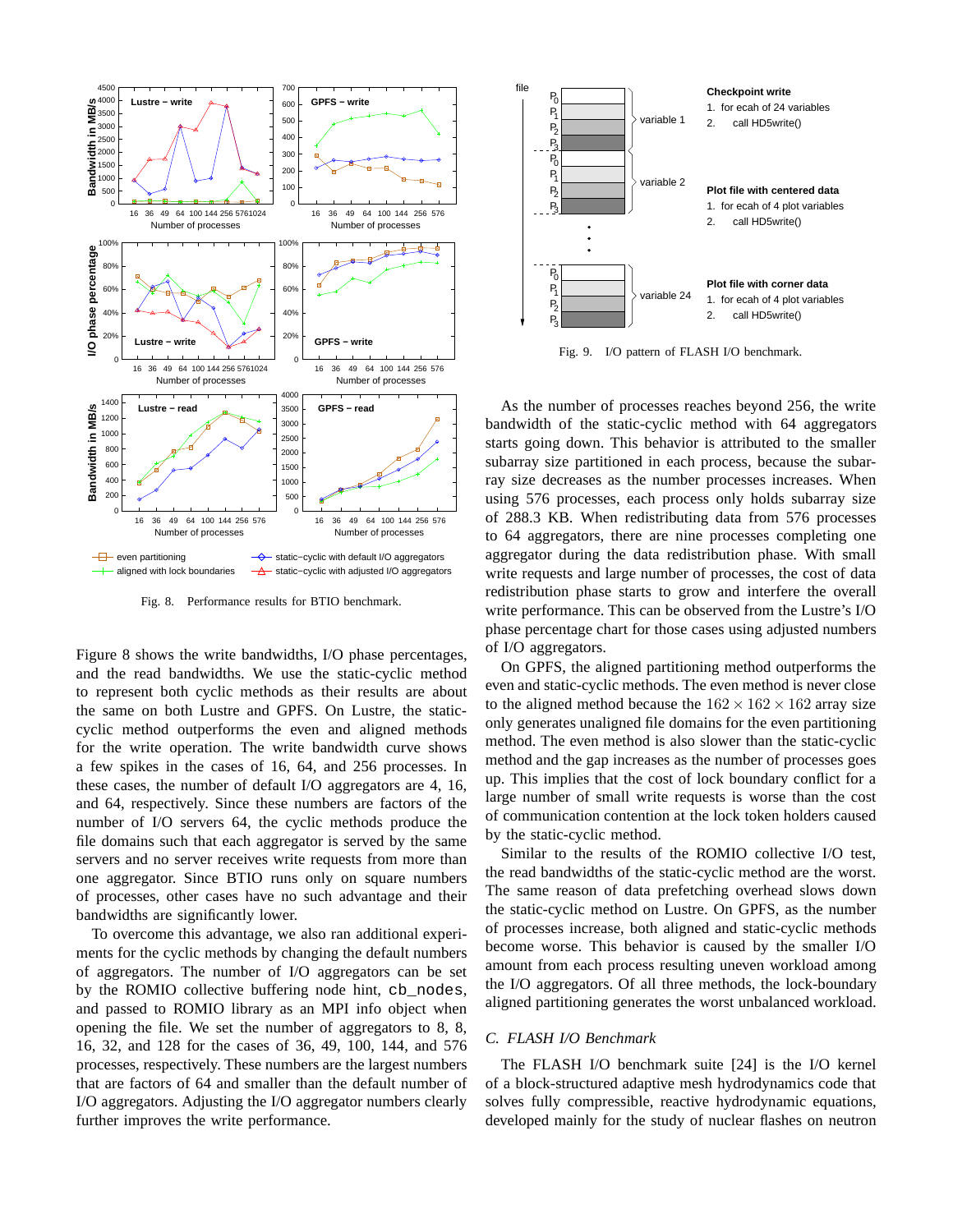

Fig. 10. Performance results for FLASH I/O benchmark.

stars and white dwarfs [25]. The computational domain is divided into blocks that are distributed across a number of MPI processes. A block is a three-dimensional array with an additional 4 elements as guard cells in each dimension on both sides to hold information from its neighbors. There are 24 variables per array element, and about 80 blocks on each MPI process. A variation in block numbers per MPI process is used to generate a slightly unbalanced I/O load. Since the number of blocks is fixed for each process, increase in the number of MPI processes linearly increases the aggregate I/O amount as well. FLASH I/O produces a checkpoint file and two visualization files containing centered and corner data. The largest file is the checkpoint, the I/O time of which dominates the entire benchmark. Figure 9 depicts the I/O pattern and extracts the program loops for the write operations. FLASH I/O uses the HDF5 I/O interface to save data along with metadata in the HDF5 file format. Since the implementation of HDF5 parallel I/O is built on top of MPI-IO [26], FLASH I/O performance reflects the use of different file domain partitioning methods. There are 24 collective write calls, one for each of the 24 variables. In each collective write, every MPI process writes a contiguous chunk of data, appended to the data written by the previous ranked MPI process. Therefore, a write request from one process does not overlap or interleave with the request from another. In ROMIO, this noninterleaved access pattern actually triggers the independent I/O subroutines, instead of collective subroutines, even if MPI collective writes are explicitly called. This behavior can be overridden by enabling the romio\_cb\_write hint. We use this hint so the four file domain partitioning methods can take effect in our experiments. In our experiments, we used a  $32 \times 32 \times 32$  block size that produces about 20 MB of data per process in each collective write operation.

The performance results are shown in Figure 10. The write bandwidth curve on Lustre looks similar to the ROMIO collective write test. The even and aligned methods perform poorly and are much slower than the two cyclic methods. The static-cyclic method starts to slow down in the cases of 512 and 1024 process due to the interleaved file stripe access at the I/O servers. The group-cyclic method performs similar to the static-cyclic method for the cases of using 256 processes and less, but keeps scaling up beyond 256 processes. This difference is also reflected in the chart of I/O phase percentage, where the static-cyclic method increases significantly at 512 and 1024 cases. On GPFS, the aligned method has the best write bandwidth followed by the even method. The bandwidth curve of even method is closer to the aligned method than the static-cyclic method because we uses array size of  $32 \times 32 \times 32$ which produces many evenly partitioned file domains aligned to the file stripe boundaries. In order to artificially generate a slightly unbalanced I/O load, FLASH I/O benchmark assigns process rank  $i$  with 80 + (i mod 3) data blocks and a process's write amount is either 20, 20.25, or 20.5 MB. With these amounts, the even partitioning method can create many file domains that are aligned with the 512 KB lock boundaries. The I/O phase percentage results also show the align method having the lowest percentages and the static-cyclic method the highest.

# *D. S3D I/O Benchmark*

The S3D I/O benchmark is the I/O kernel of a parallel turbulent combustion application, named S3D, developed at Sandia National Laboratories [27]. S3D uses a direct numerical simulation solver to solve fully compressible Navier-Stokes, total energy, species and mass continuity equations coupled with detailed chemistry. The governing equations are solved on a conventional three-dimensional structured Cartesian mesh. A checkpoint is performed at regular intervals, and its data consists primarily of the solved variables in 8-byte threedimensional arrays, corresponding to the values at the threedimensional Cartesian mesh points. During the analysis phase the checkpoint data can be used to obtain several more derived physical quantities of interest; therefore, a majority of the checkpoint data is retained for later analysis. At each checkpoint, four global arrays, representing the variables of mass, velocity, pressure, and temperature, respectively, are written to files in their canonical order.

There are four collective writes in each checkpoint, one for a variable. Mass and velocity are four-dimensional arrays while pressure and temperature are three-dimensional arrays. All four arrays share the same size for the lowest three spatial dimensions X, Y, and Z, and they are all partitioned among MPI processes along X-Y-Z dimensions in the same blockblock-block fashion. For the mass and velocity arrays, the length of the fourth dimension is 11 and 3, respectively. The fourth dimension, the most significant one, is not partitioned. Figure 11 shows the data partitioning pattern on a 3D array and the mapping of a 4D sub-array to the global array in file. In our evaluation, we keep the size of partitioned X-Y-Z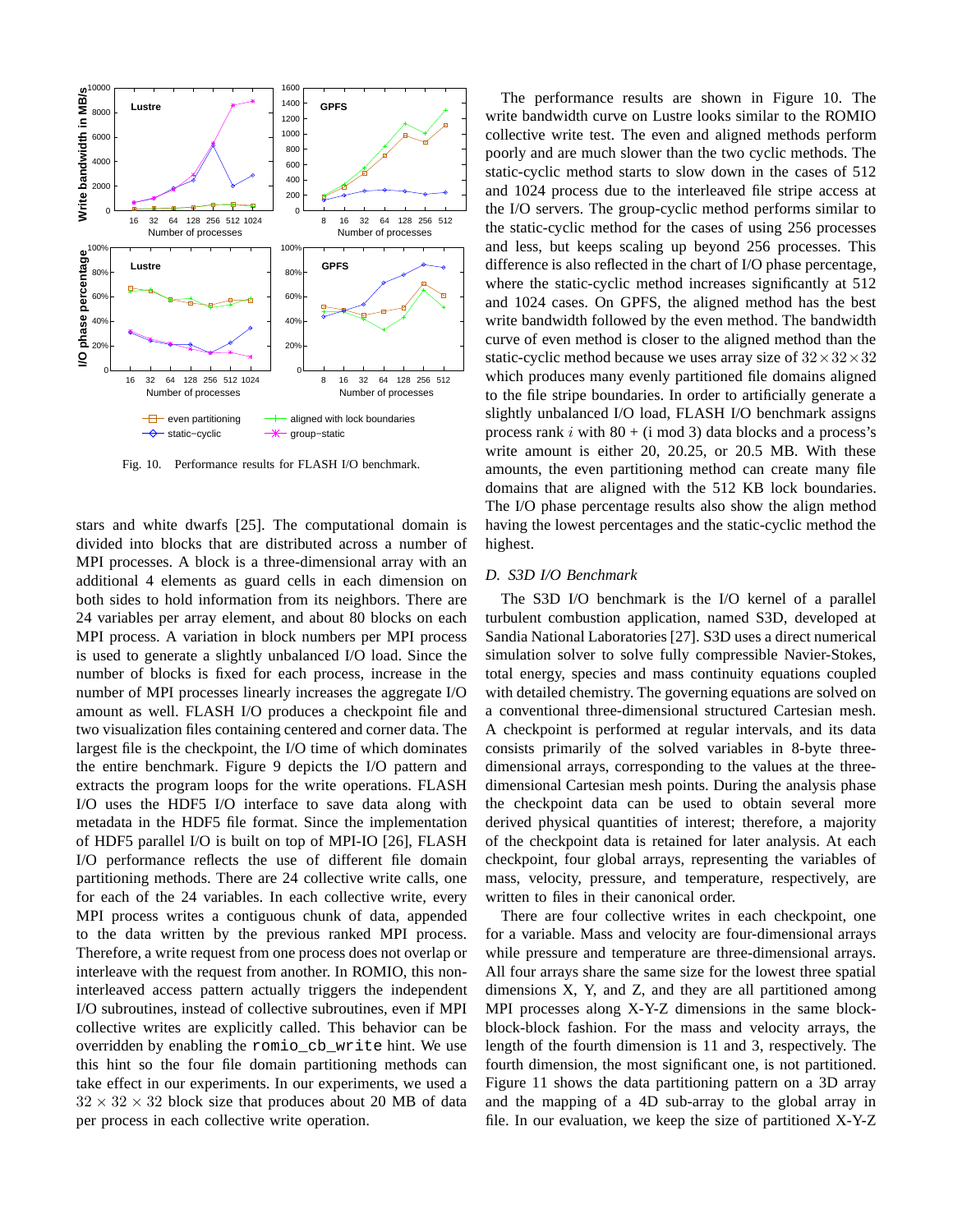

Fig. 11. S3D I/O data partitioning pattern. (a) For 3D arrays, the sub-array of each process is mapped to the global array in a fashion of block partitioning in all X-Y-Z dimensions.(b) For 4D arrays, the lowest X-Y-Z dimensions are partitioned the same as the 3D arrays while the fourth dimension is not partitioned. This example uses 64 processes and highlights the mapping of process P41's sub-array to the global array.

dimensions constant,  $50 \times 50 \times 50$  in each process. These numbers were in fact used in real production runs. Each run produces about 15.26 MB of write data per process per checkpoint. As we increase the number of MPI processes, the aggregate I/O amount proportionally increases as well. We report the performance numbers by measuring ten checkpoints.

The performance results are given in Figure 12. The write bandwidth curve on Lustre is similar to the ROMIO collective write test and Flash I/O. For the static-cyclic method, the similar performance dips occur in the cases of 512 and 1024 processes. The group-cyclic method scales well beyond 512 processes. The I/O phase percentage also favors the cyclic methods over the even and aligned method. On GPFS, the aligned partitioning method performs the best, like all other benchmarks. With the array size used in the experiment, the even partitioning method does not generate any file domain that aligns to the lock boundaries and hence performs no closer to the aligned method. The I/O phase percentage charts are also similar to the previous I/O benchmarks. From all the I/O benchmark results presented in this paper, the impacts of the four partitioning methods to collective I/O performance are very consistent on both Lustre and GPFS.

#### V. CONCLUSIONS

Through reorganizing file access regions among the I/O requesting processes, the two-phase I/O strategy can significantly improve the parallel I/O performance. However, it is rare to see a collective I/O performance near the system peak data bandwidth. The major obstacle lies on the file



Fig. 12. Performance results for S3D I/O benchmark.

locking protocols used by the file systems and the parallel I/O libraries do not dynamically adjust their I/O methods for these protocols. The naive even partitioning method used by ROMIO in its two-phase I/O implementation produces well-balanced and large contiguous I/O requests, but may not best fit to the